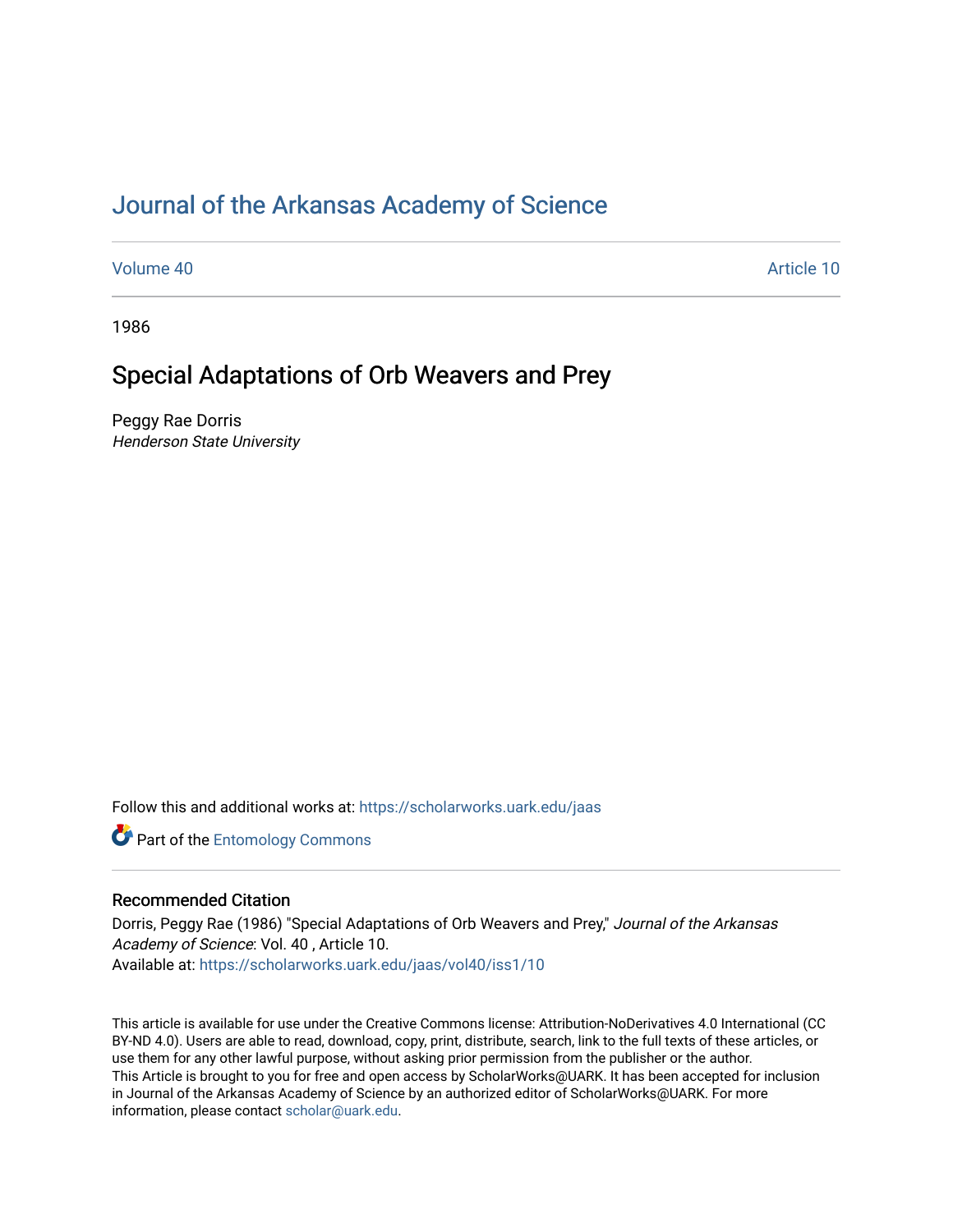Journal of the Arkansas Academy of Science, Vol. 40 [1986], Art. 10

# SPECIAL ADAPTATIONS OF ORB WEAVERS AND PREY

PEGGY RAE DORRIS Department of Biology Henderson State University Arkadelphia, AR 71923

#### ABSTRACT

Orb weaving spiders have devised both webs and special devices for capturing prey. The prey have also evolved mechanisms for eluding spiders and for living with them. Some of the mechanisms involved are discussed in this paper.

#### INTRODUCTION

Orb weavers have devised webs and other devices for capturing prey. Prey have also evolved mechanisms for eluding spiders. Eberhard (1976, 1977) discussed physical properties of sticky spirals and their connections and aggressive chemical mimicry by a bolas spider. Eisner (1964) also commented on the adhesiveness of spider silk. Craig, Akira, and Viggo (1985) indicated that oscillation of orb webs had an effect on prey interception. Ploy and counterploy in predator-prey interactions was discussed by Eisner and Dean (1976). Some spiders are so small that they are unnoticed in other webs as pointed out by Exline and Levi (1962). Web structure and function is cited by Lubin (1973). Some spiders show adaptive advantage by living in colonies (Lubin, 1974). Rypstra (1984) discussed the importance of food and space in limiting web-spider densities. McMillan (1975) observed flies of the family Milichiidae cleaning the anus of Araneus and Nephila. Predatory behavior is discussed by Robinson (1969, 1973). Thornhill (1975) referred to scorpionflies as kleptoparasites because of the way in which they steal food from spiders webs. Mechanisms involved in predator-prey relationships have been noticed by various investigators.

#### MATERIALS AND METHODS

A 35 mm camera with various lenses was used to photograph webs of spiders. Some webs were sprayed with white spray paint with a black velvet cloth used as a background, some webs were photographed in the wild without a background, others were photographed from books or journals where appropriate.

Spiders and insects were collected from webs, put in 70% ethyl alcohol and brought to the laboratory for identification with a stereoscopic microscope.

#### RESULTS

Of the approximately 35,000 species of spiders, one half make webs for trapping prey. Rypstra (1984) pointed out that prey availability and habitat structures were possible limiting factors of web spider density. Itappears that large numbers of prey and suitable habitat structures almost always determine spider densities. However; some New Guinea spiders live in large colonies that span huge areas with contiguous webs. These webs are not removed often and they catch few insects. Orb webs, sheet webs, and irregular webs comprise the basic types of webs. There are trip lines leading from tubes, bits of bark or webbing situated in webs to mimic spiders and many other modifications of these three basic types of webs used for trapping prey. Spiders may also build a retreat in a crack of wood or a rolled leaf, (Figure 1). Orb weavers use viscid sticky silk or hackled wooly threads in the permanent spiral threads which adhere to prey. It was also shown by Craig, Akiro, and Viggo (1985) that orb webs are not static nets and capture reflects a dynamic interaction between spider and insect. One component of this interaction is web oscillation. The natural oscillations of orb webs greatly



Figure 1. Bits of webbing used to mimic spiders sitting in web. (See spider at top of plant.)

enhances web interception of small and slow flying prey. Size of mesh also has a distinct bearing upon prey trapped, (Figures 2 and 3). Generally speaking, spiders run from a nearby retreat and thrust their poison fangs into prey caught in the web; (Figure 4) however, if the prey is a stinging insect the spider will usually immediately attack-wrap by throwing swaths of silk over it and then rolling the insect into the silk to prevent counter attack (Figure 5).

In some species of orb weavers the spider bites the center out entirely and leaves a hole, (Figure 6) which permits the spider to move from one face of the web to the other. Some spiders control web tension by holding to the rim of the hole. In a zigzag fashion a stabilimentum which is a heavy decorative band of silk may be added above and below the hub. Many orb-weavers place irregular threads — <sup>a</sup> barrier web — in front of or behind the main web, perhaps as an alarm system to warn of the approach of larger predators. Some species sit on a branch holding a single line with a visual glob at its end: they attract male moths with a pheromone that mimics the pheromone of the female moth according to Eberhard (1977).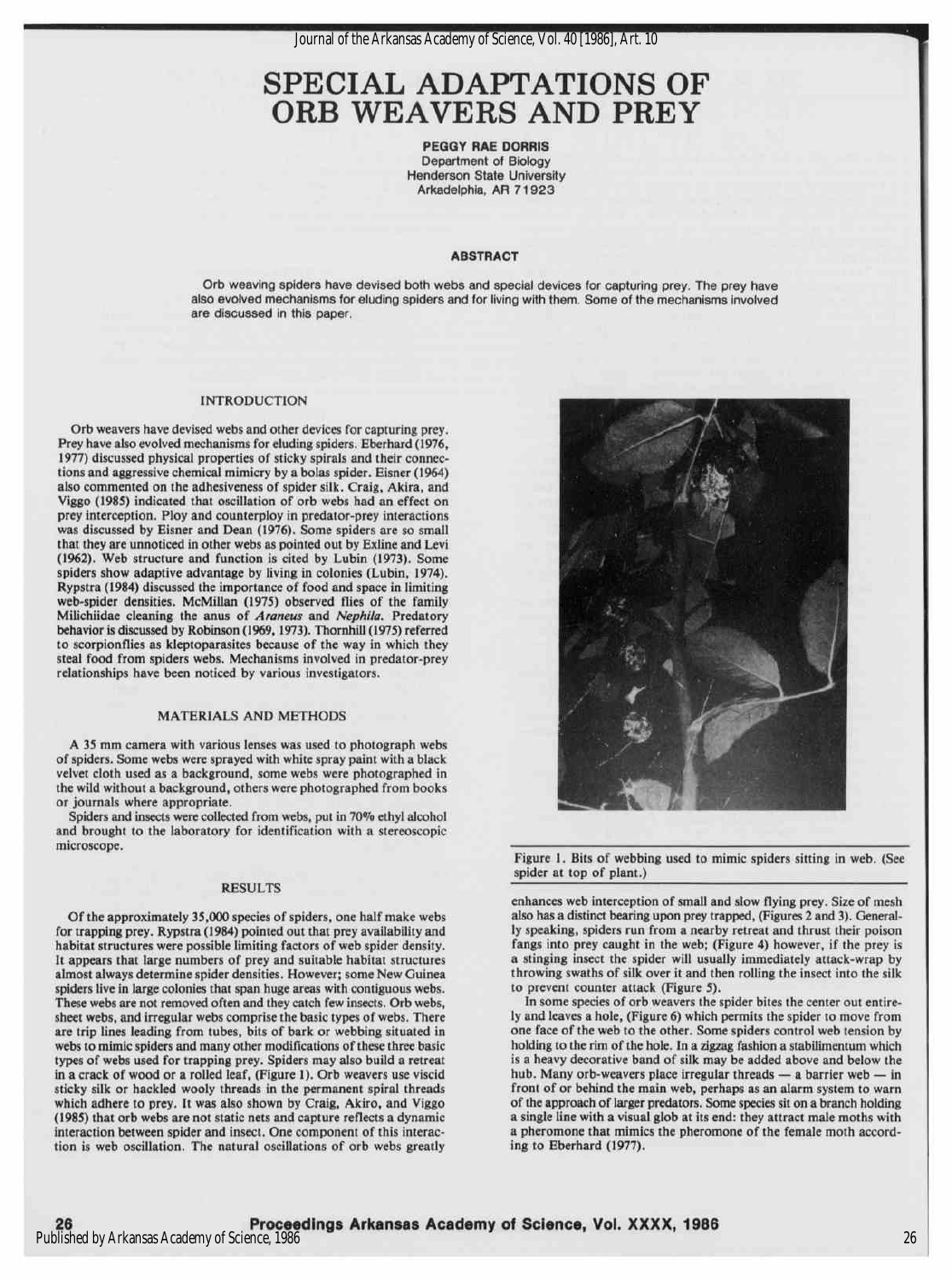

Figures 2 & 3. Size of mesh has a distinct bearing upon prey trapped. Figure 5. Insect wrapped.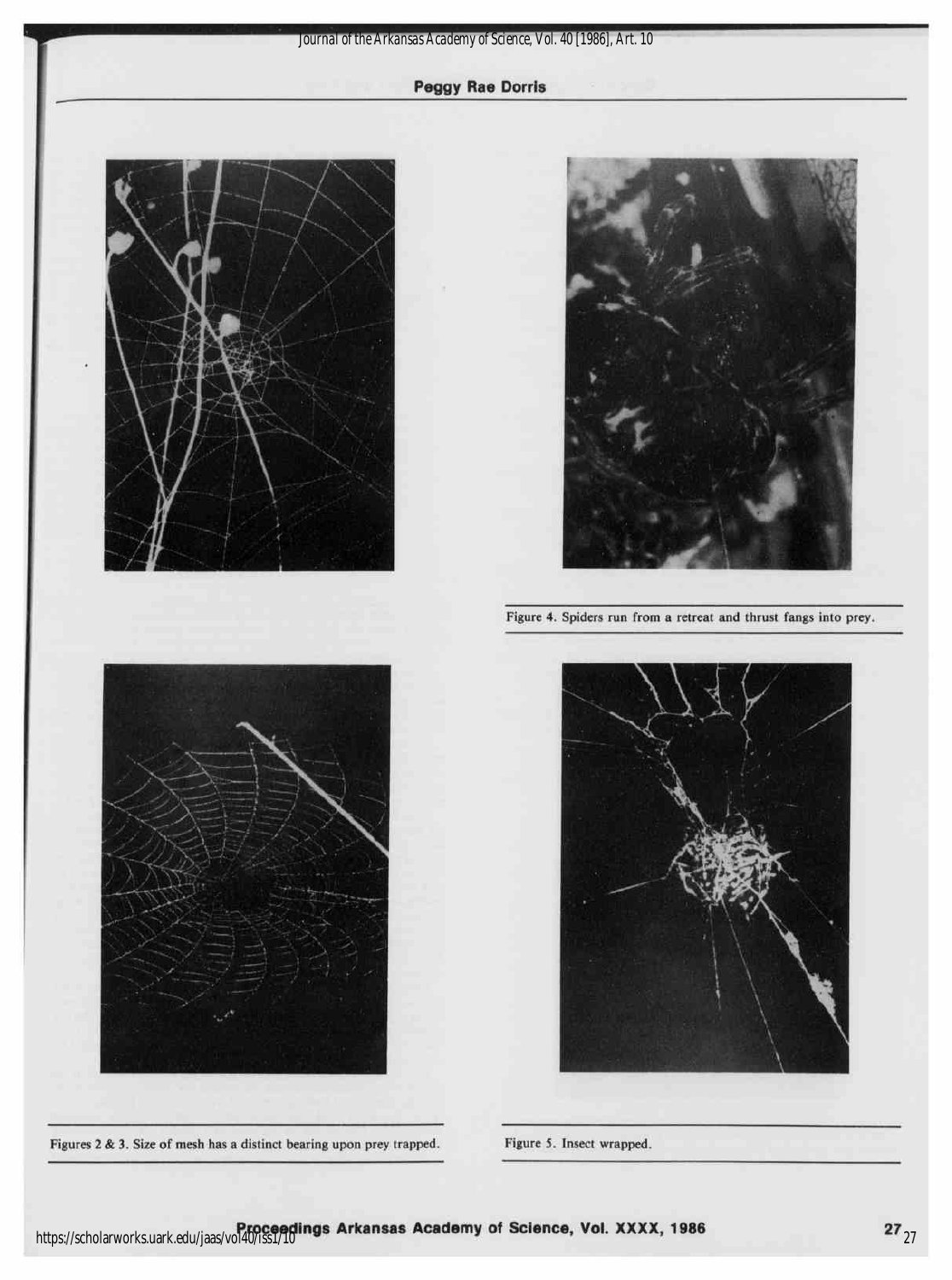Journal of the Arkansas Academy of Science, Vol. 40 [1986], Art. 10

### Special Adaptations of Orb Weavers and Prey



Figure 6. Spider bites out center of web and leaves hole to move from one face of the web to the other.



Figure 7. Spider tearing down its web to prevent kleptoparasitism by spiders and to prevent other prey from locating them so easily.



Figure 8. The trapdoor spider's door is flush with the ground and at night it opens the door slightly and preys on passersby.

Some orb-weavers make webs during different times of the day or night to attract different insects and many species tear down their webs each day to prevent an abundance of kleptoparasites, web robbers, diurnal predators, human spider collectors, and other prey from locating them so easily (Figure 7).

The trapdoor spider's trap is an example of a different approach to catching prey. It lives in a silk-lined burrow that has a trapdoor flush with the ground (Figure 8). At night the spider opens the trapdoor slightly and preys on passersby. Wolf spiders, jumping spiders, fishing spiders, and some ground spiders hunt, fish or prey without the use of webs.

Once the prey is safely ensheathed it cannot use bites, stings, kicking legs, or noxious defense fluids. Various authorities have reported adaptations of prey to thwart spiders. Robinson (1976) reported on a pyralid moth that rests on silk strands of a Nephila web. The fact that it looks like debris protects it from birds flying above and prevents attack from the spider also. Eisner (1964) showed that moths and butterflies are protected from sticky threads. Scales covering their wings get stuck to the web, but the moths can easily pullaway from the scales and elude the owners of their temporary retreat. According to Robinson (1969) some orb weavers can differentiate moths and butterflies from other insects and employ different attack strategy. Moths are immediately bitten and held down until their movements cease.

Panorpa species of scorpionflies which scavenge on dead and dying insects, have been observed removing silk from wrapped insects in webs by regurgitating a brown fluid which dissolves the webbing; thereby permitting the scavenger to fly away with the insect. According to Thornhill (1975) 59% of scorpionfly mortality is due to getting caught by orb weavers.

Levi(1978) watched small phorid flies sitting around the head of the orb-weaver Araneus bogotensis. As soon as the spider retrieved an insect the flies started feeding at one end while the spider fed more slowly at the other end. Robinson and Robinson (1978) observed drosophiloid flies sitting on the head of a golden silk spider waiting for it to catch food.

Spiders must adapt not only to the defense mechanisms of potential

!

s t f ! I i